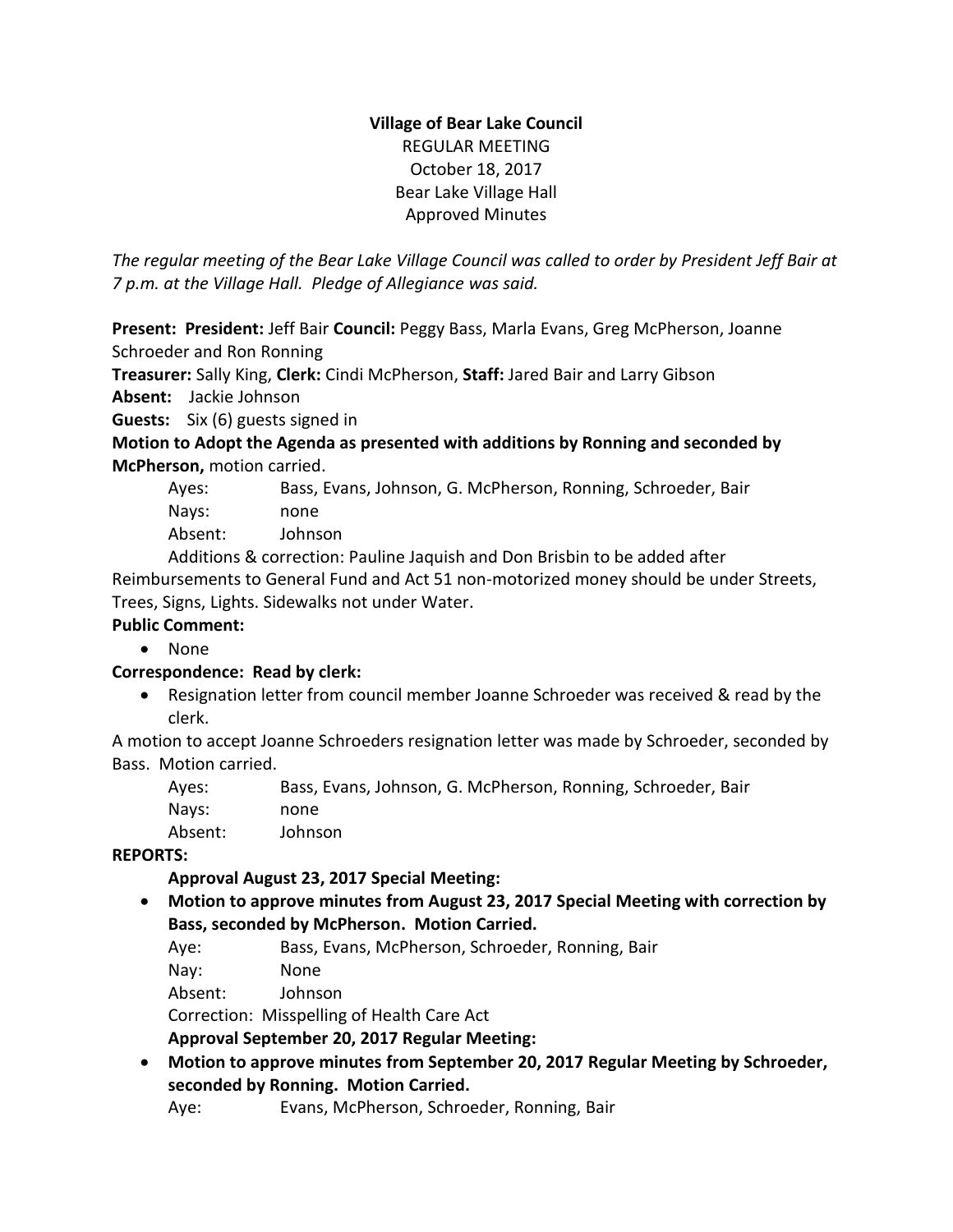| Nay:     | None        |
|----------|-------------|
| Abstain: | <b>Bass</b> |
| Absent:  | Johnson     |

Corrections: Change holiday banners to winter banners

- **Maintenance Report:** Reviewed by Jared Bair**.** Written report on file with October 2017 minutes
- **Treasurer's Report:** Reviewed by King. Written report on file in the October 2017 minutes binder.

| General checking/savings total        | 62,917.23 |
|---------------------------------------|-----------|
| Water checking only                   | 22,627.80 |
| <b>Money Market Account</b>           | 10,071.52 |
| Park checking/savings total           | 19,865.16 |
| Park CD#2                             | 33,065.98 |
| Major Street checking/savings total   | 38,388.14 |
| Minor Street checking/savings total   | 13,176.20 |
| Equipment Fund checking/savings total | 3,059.65  |
| <b>Honor Bank CD</b>                  | 26,029.93 |
|                                       |           |

**Motion to accept the Treasurer's Report as read by McPherson seconded by Bass, motion carried.**

| Aye: | Bass, Evans, McPherson, Ronning, Schroeder, Bair |
|------|--------------------------------------------------|
|------|--------------------------------------------------|

| Nay: | none |
|------|------|
|------|------|

Absent: Johnson

o Amendments to Budget 2017-2018

 **A motion was made to approve amendments as listed below to the 2017-2018 budget by Bass, seconded by Ronning. Motion carried.** Aye: Bass, Evans, McPherson Schroeder, Ronning, Bair

| Ave.    | Bass, Evans, McPherson Schroeder, R |  |
|---------|-------------------------------------|--|
| Nays:   | None.                               |  |
| Absent: | Johnson                             |  |

#### **Amendments:**

| General | increase by \$2,000                    | Village Board President to \$13,500<br>\$1,000 from election                      |
|---------|----------------------------------------|-----------------------------------------------------------------------------------|
|         |                                        | \$500 from Gas & Oil                                                              |
|         |                                        | \$500 from Print & Publish                                                        |
| Water   | increase by \$1,300 Office supplies    |                                                                                   |
|         | Increase by \$4,900 Capital Outlay     |                                                                                   |
| Park    | Increase by \$1,779.50                 | Wages & salaries to \$14,779.50                                                   |
|         |                                        | \$400 from Operating Supplies                                                     |
|         |                                        | \$200 from Bank Charges                                                           |
|         |                                        | \$1,179.50 from Equipment Rentals                                                 |
|         | Increase Garbage collection to \$1,700 |                                                                                   |
|         |                                        | \$300 from Professional Services                                                  |
|         |                                        | Bills to be paid presented by Clerk. List on file in October 2017 minutes folder. |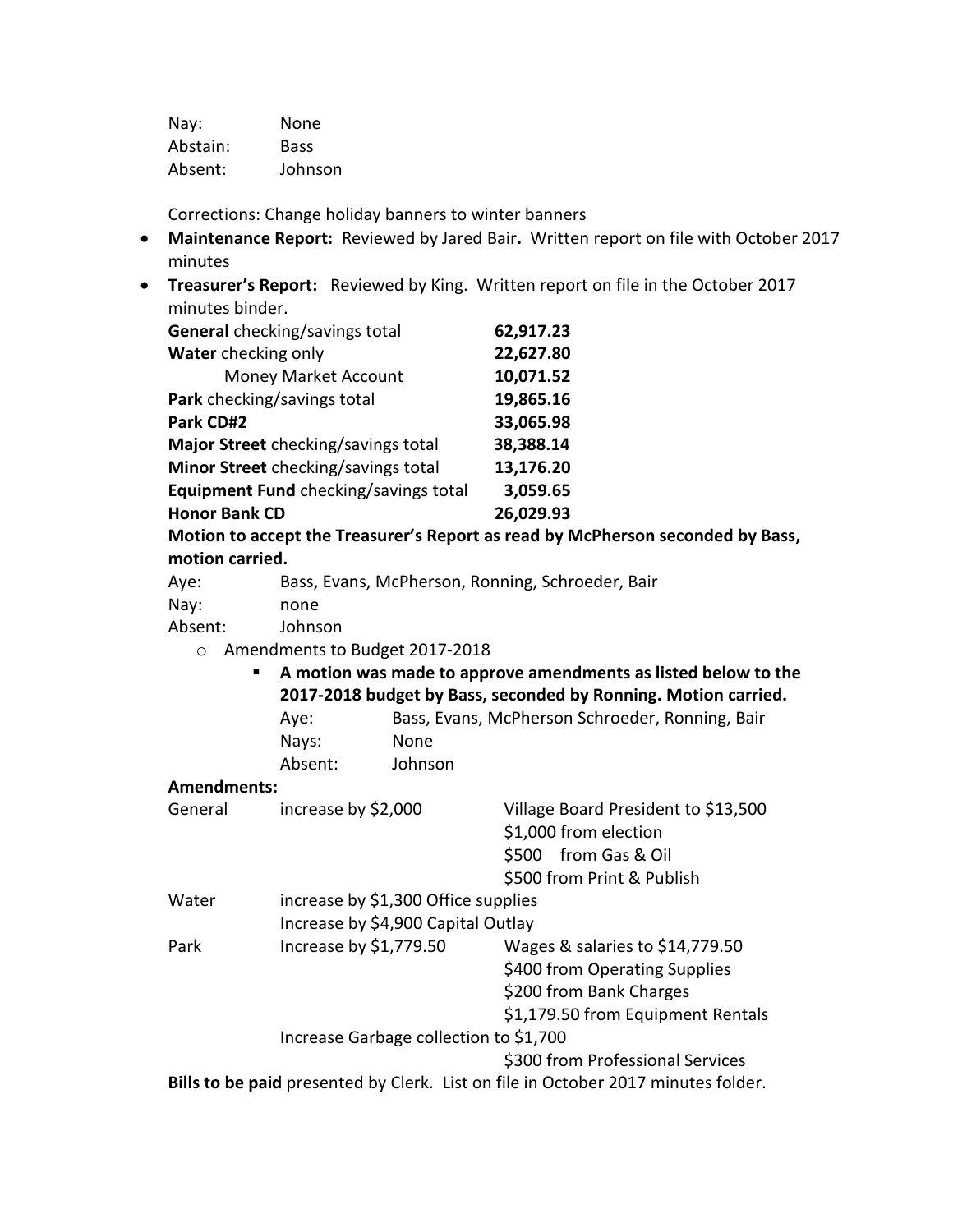**Motion to pay the bills with additional bill by Schroeder, seconded by McPherson. Motion carried.**

| Aye:    | Bass, Evans, McPherson, Ronning, Schroeder, Bair |
|---------|--------------------------------------------------|
| Nay:    | none                                             |
| Absent: | Johnson                                          |
|         |                                                  |

Addition: Under Park, Bear Lake Improvement Board, \$441.00, #531.000.955, Park total bill is \$796.66. Total of all bills to be paid - \$7,096.73

**Reimbursements to the General Fund** were read by President Bair.

- o Wages to General Fund: \$1,542.51
- o Equipment Rental to General Fund: \$1,257.75

**Reports by Pauline Jaquish** – Pauline gave a report on the blighted Variety Building. Bids have been sent for the take down & removal of the Variety Building and have received one bid. Company will need to apply for permits. Safety barriers & CERT team will be in place. The white building behind the Variety Building is back for sale. Information on it can be found at manisteecounty.gov/treasurer

Additional report on AES (Alliance for Economic Success). AES has a one (1) year contract with the county of Manistee.

Jaquish reported that AES has assisted in getting over \$300k in grant/trust money for Manistee county & surrounding area.

Don Brisbin announced he will be stepping down from the Bear Lake Improvement Board and wanted to thank the Bear Lake Village Council for their support. It will be up to the BL Improvement board to find a replacement.

#### **Committee Chair Reports:**

Park: Park committee met during past month & tonight presented suggestion for new fee structure for the 2017 season.

## **Motion to approve Hopkins Park rate increases and cancellation fees for 2018 by Ronning, seconded by Evans. Motion Carried.**

Aye: Bass, Evans, McPherson, Schroeder, Ronning, Bair

Nay: None

Absent: Johnson

Park rate increases:

Daily 525 to \$27 lake front lots \$20 to \$22 back lots Monthly \$500 to \$550 lake front lots \$450 to \$500 back lots Seasonal \$1800 to \$1900 lake front lots \$1500 to \$1600 back lots

Deposits are half of rate.

Cancellation fees:

Seasonal – less than 30 days of stay ½ deposit, more than 30 days notice -\$25.00 Monthly – less than 15 days of stay  $\frac{1}{2}$  deposit, more than 15 days notice -\$25.00 Daily – less than 7 days of stay  $\frac{1}{2}$  deposit, more than 7 days, \$10 cancellation fee

 **Motion to have Park Manager do a report on Hopkins Park for each meeting with the Occupancy/Vacancies, Total Deposits, Total Expense, Projects and Park Needs by McPherson, seconded by Bass. Motion Carried.**

Aye: Bass, Evans, McPherson, Schroeder, Ronning, Bair Nay: None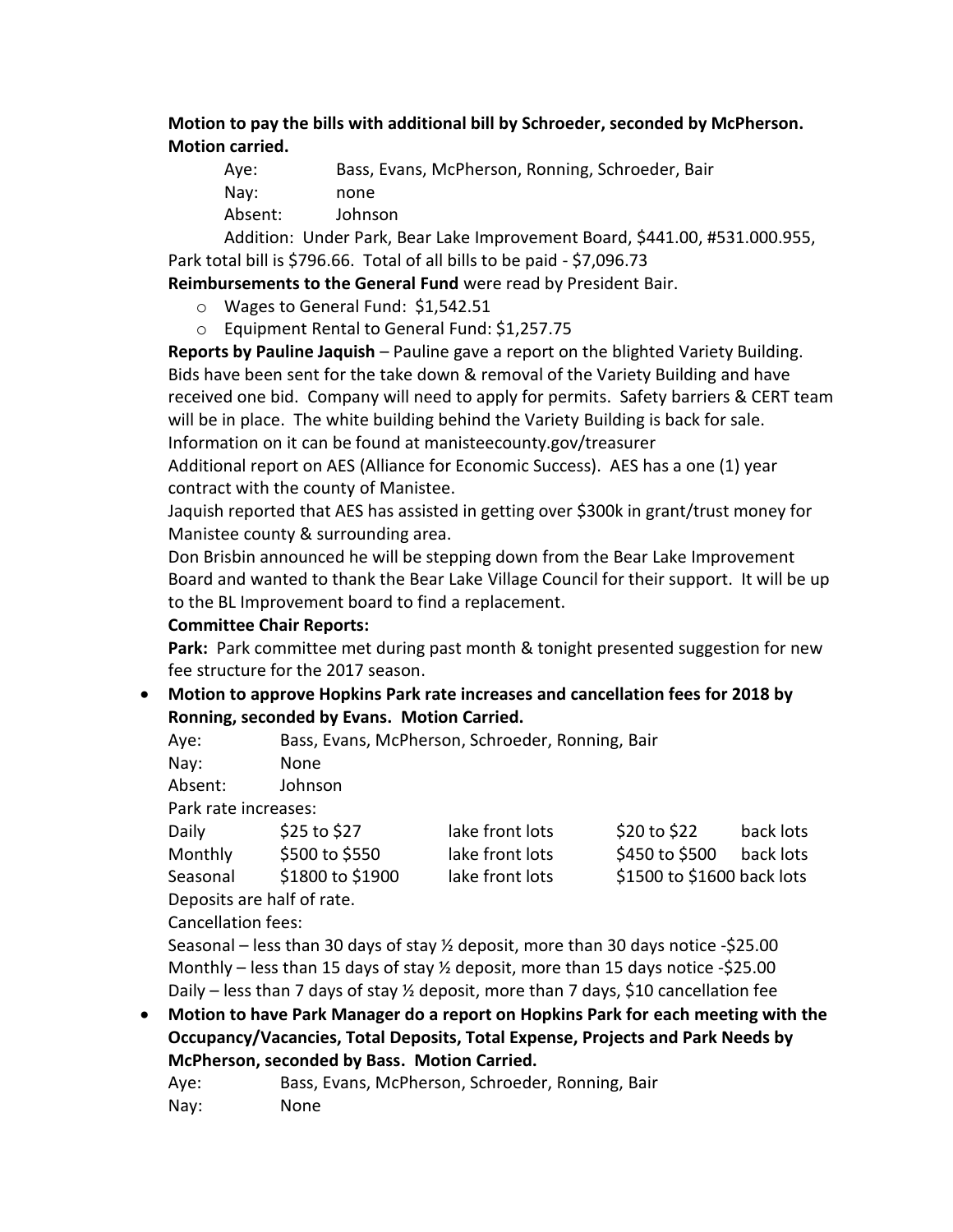Absent: Johnson

 **Motion to approve the Hopkins Park ad in the Manistee County Visitors Bureau magazine/website, cost no more than \$230 by Ronning, seconded by Bass. Motion Carried.**

| Aye:    | Bass, Evans, McPherson, Schroeder, Ronning, Bair |
|---------|--------------------------------------------------|
| Nay:    | None.                                            |
| Absent: | Johnson                                          |

- Corrections/additions will be changed to the Village website
- President Bair will take care of having Charter and Republic services put on hold for the season.
- Park report by Park manager is on file in the October 2017 file. **Streets, Trees, Signs, Lights, Sidewalks:**

Act 51 Non-Motorized money, items and reporting was discussed. The village is in compliance.

**Water:** President Bair gave an update on the Water Well project. Fleiss & VanderBrink will be reviewing all items before bidding.

Treasurer King reported a new bank account is required to be set up for the USDA payments/escrow for the DPW Maintenance Building & plow truck

 **Motion to open a new account at Honor Bank for DPW & USDA money transfers by McPherson, seconded by Evans. Motion Carried.**

Aye: Bass, Evans, McPherson, Schroeder, Ronning, Bair

Nay: None

Absent: Johnson

Water Ordinance – No Well Ordinance; Evans will work with Johnson, Jared Bair & Gary McBride on this. President Bair will contact Johnson.

## **Buildings, Grounds & Equipment:**

The deposit (\$5,000.00) for the new plow truck was made. Additional required items were needed for the truck, per MDOT. An engine block heater was also needed as the truck is parked outside during the winter and a wing blade was added. Total cost of plow truck is \$37,690.00. The money will be taken from Major Savings; \$5690.00, Minor Savings; \$2,000 and Equipment Savings \$25,000. As the truck is used Equipment Rental will be charged & money transferred to the Equipment Account.

**Motion to write a check for the plow truck for \$32,690.00 by Ronning, seconded by McPherson. Motion carried.**

| Aye:     | Bass, Evans, McPherson, Ronning, Schroeder, Bair |
|----------|--------------------------------------------------|
| Nay:     | none                                             |
| Alexandr | .                                                |

Absent: Johnson President Bair has changed the amount with the Grant Revenue Sharing to \$22,000.00.

# **Blight/CABA:**

**CABA:** Rick Farfsing reported that CABA supports AES and their help. Their communication & transparency needs improvement. Without AES Bear Lake probably would not have had as much access to grant money, we thank them for their support.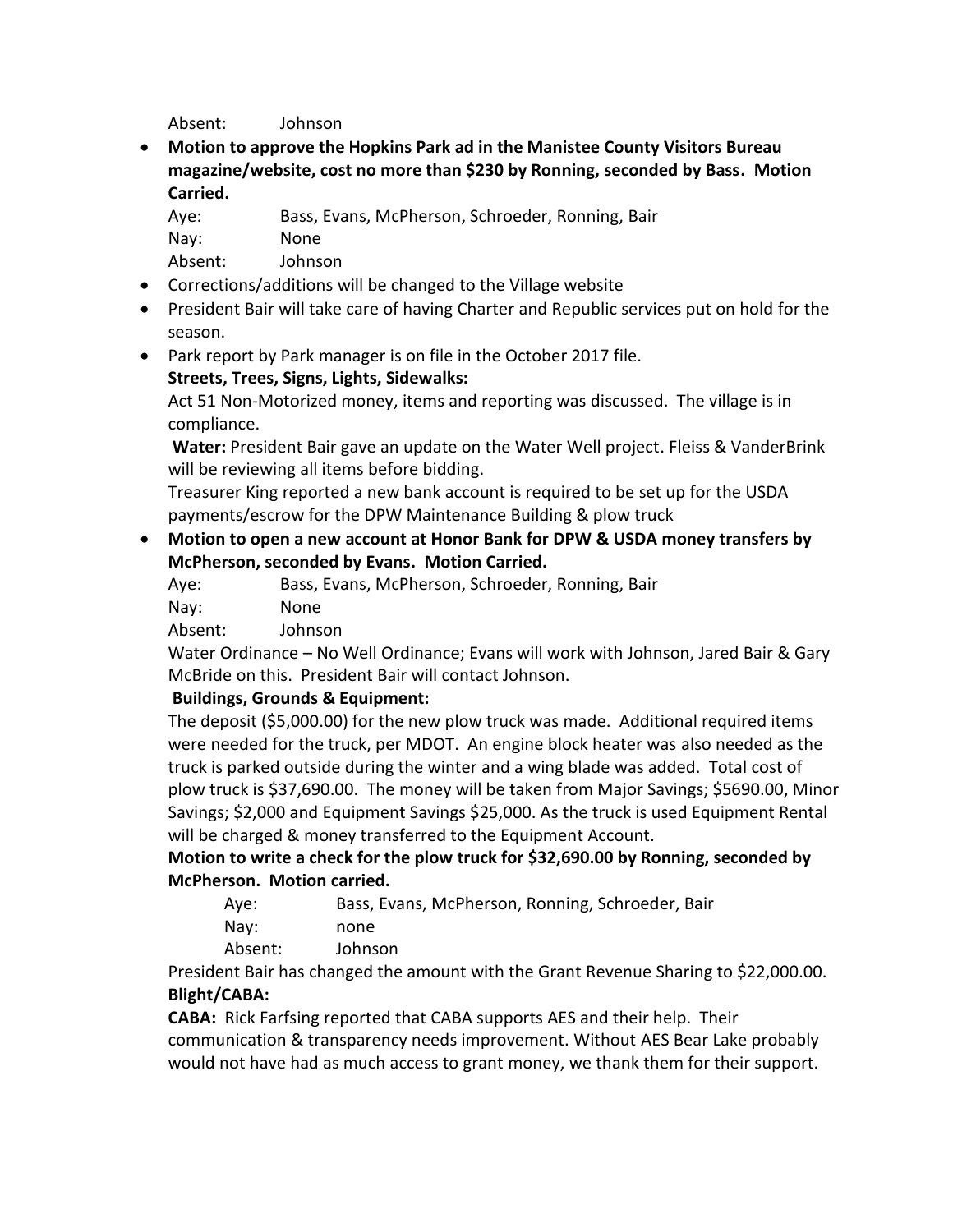**BLIGHT:** Blight Officer report on file in the October Minutes folder. Discussion with the Blight Hearing Officer will be needed for some areas of blight. Clerk & President will follow up with Mr. Lutz on paper work.

**Planning Commission:** Chairperson Barb Farfsing gave a report on Planning Commissions October meeting. Report on file in October minute folder. We are continuing to review the traditional zoning ordinances and form based codes from communities that already have them in place. We want to make sure that whatever is chosen is the right fit for Bear Lake.

Continued discussion on Streetscape, Hopkins Park, open air venues, multi-family housing, music on the deck, bringing business to downtown area (what buildings are available and are the landowners willing to rent them).

Clerk McPherson & Farfsing attended the second half of the Redevelopment Ready Community seminar in Lansing; a state-wide program to teach communities how to be ready for development, invest & reinvest in their communities.

**Manistee County Trail Committee Report:** McPherson stated next meeting is December 9, 2017.

**Bear Lake Improvement Board:** McPherson reported lake survey took place the end of August, treated 14 acres this year. Possibility of changing their auditors for 2018. BL Improvement audit will be on their website. Don Brisbin is stepping down as chairman. Next meeting will be December 21, 2017 at 7pm at Bear Lake Township.

**Two Lakes Sewer Collaborative:** McPherson reported committee had discussion on communication methods with the public. They would like to post their minutes on Bear Lake Village website with links to Pleasanton, Onekama & Bear Lake Township.

**Motion to appoint Jeff Bair as the alternate designee for the Two Lake Sewer Collaborative by Bass, seconded by McPherson. Motion carried.**

| Aye: | Bass, Evans, McPherson, Ronning, Schroeder, Bair |
|------|--------------------------------------------------|
| Nay: | none                                             |

Absent: Johnson

Meetings will be the first Wednesday of each month at 4pm at Bear Lake Township Hall, next meeting is November 1, 2017.

**Ad Hoc – Policy, Resolution & Ordinance Committee** – No report Looking for a volunteer student to help out. Working with Jeff Harthun for a possible student.

#### **OLD BUSINESS**

**Healthcare stipend; Motion to give Jared Bair a monthly stipend of \$225.00 to begin January 2018 for one (1) year by Bass, seconded by McPherson. Motion carried.**

| Aye:      | Bass, Evans, McPherson, Ronning, Schroeder, |
|-----------|---------------------------------------------|
| Nay:      | none                                        |
| Abstained | Bair                                        |
| Absent:   | Johnson                                     |
|           |                                             |

**Appointment of elected positions, clerk & treasurer -** Clerk McPherson reviewed ordinance to council. **Motion to adopt ordinance to change clerk & treasurer positions from elected to appointed by Schroeder, seconded by McPherson. Motion carried.**

| Aye: | Bass, Evans, McPherson, Ronning, Schroeder, Bair |
|------|--------------------------------------------------|
| Nay: | none                                             |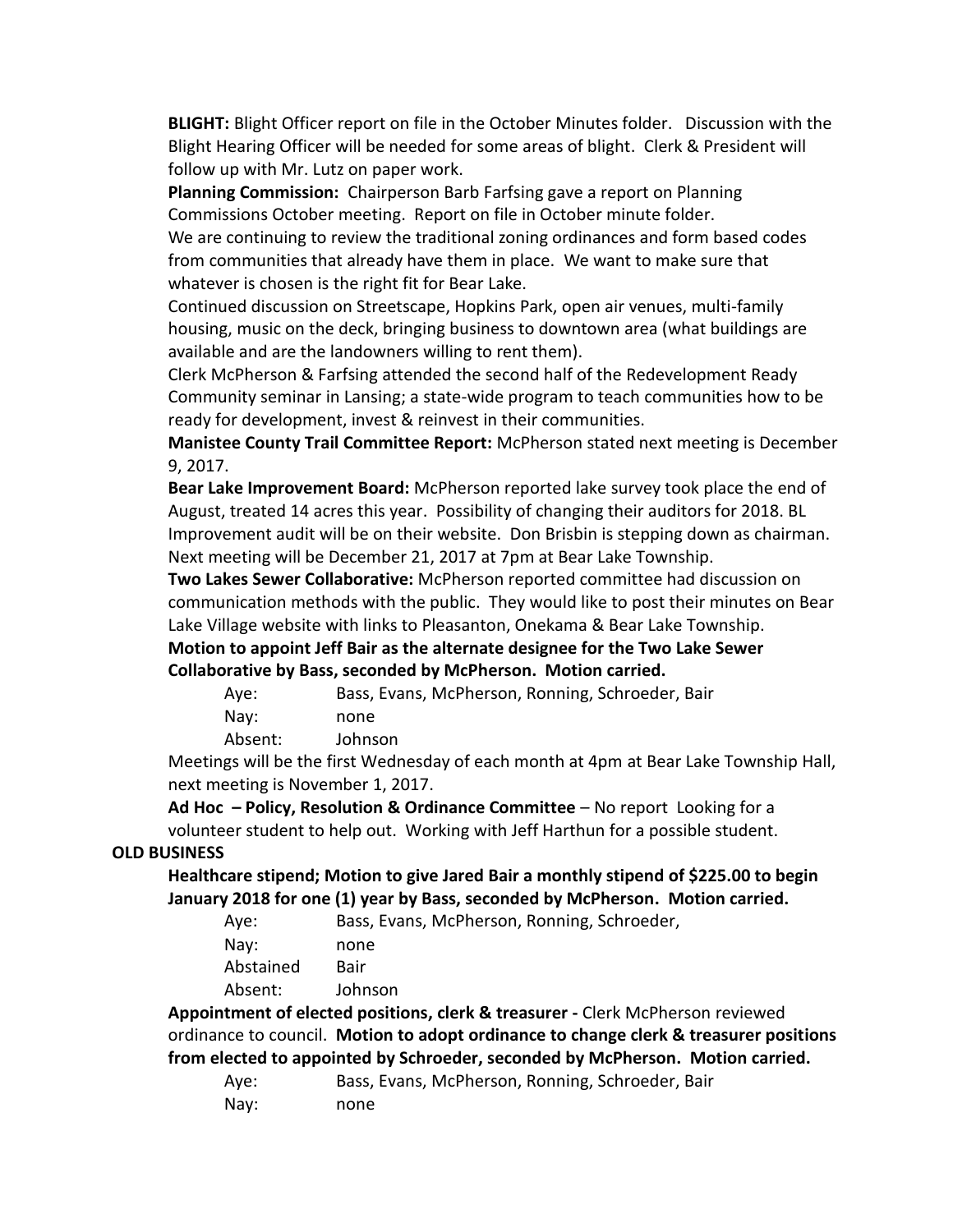#### Absent: Johnson

Update by clerk McPherson on winter banners & snowflake lights, all on track.

## **NEW BUSINESS**

Clerk McPherson and Treasurer King presented to the council the opportunity of updating & correct set up of Quick Books for both positions. Total cost would \$4,900.00 which includes software & set up of Quickbooks. This would be done through Baird, Cotter & Bishop, P.C. **Motion to go ahead with the updating and set up of Quickbooks with Baird, Cotter & Bishop by Bass, seconded by McPherson. Motion carried.**

Aye: Bass, Evans, McPherson, Ronning, Schroeder, Bair Nay: none Absent: Johnson

 Quick review of upcoming budget process by clerk McPherson asking committee chairs to review upcoming needs to report at next meeting.

## **Follow up on item from September monthly meeting.**

- o Schroeder reported the trees have been planted on Wise, Baker property. **COUNCIL COMMENT:**
- None

## **PUBLIC COMMENT:**

- Don Raiff thank you to AES for their help in the village with the master plan & approx. \$50K in grant money. He would like to see a balance report done on the Blight Elimination Fund at each meeting.
- Larry Gibson is looking for new CERT Team members. Training class on October 20, 2017.
- Barb Farfsing had blight concerns regarding properties on Virginia Street & Cody/Lynn Streets. Gibson to follow up.
- Sally Gibson asked about Council member Schroeder's vacancy position. A resident in the village will be appointed by the council, per President Bair.

## **COMING EVENTS**

- Community dinner at Bear Lake United Methodist Church Thursday 10/19
- Bear Lake Promoter's After Hours event Pleasanton Greenhouse Thursday 10/26
- Trunk or Treating event Tuesday 10/31

## **Meeting adjourned at 9:04p.m.**

Respectfully Submitted, Cindi McPherson, Clerk

#### **REIMBURSEMENTS TO THE GENERAL FUND AND EQUIPMENT FUND:**

WAGES September 2017 Amounts Water Fund 591-000-702 \$312.00 Park Fund 531-000-702 \$1,153.50 – 598.89 = 554.61 Note: \$598.89 too much transferred in July 2017 out of Park wages Major Fund 202-463-702 \$396.50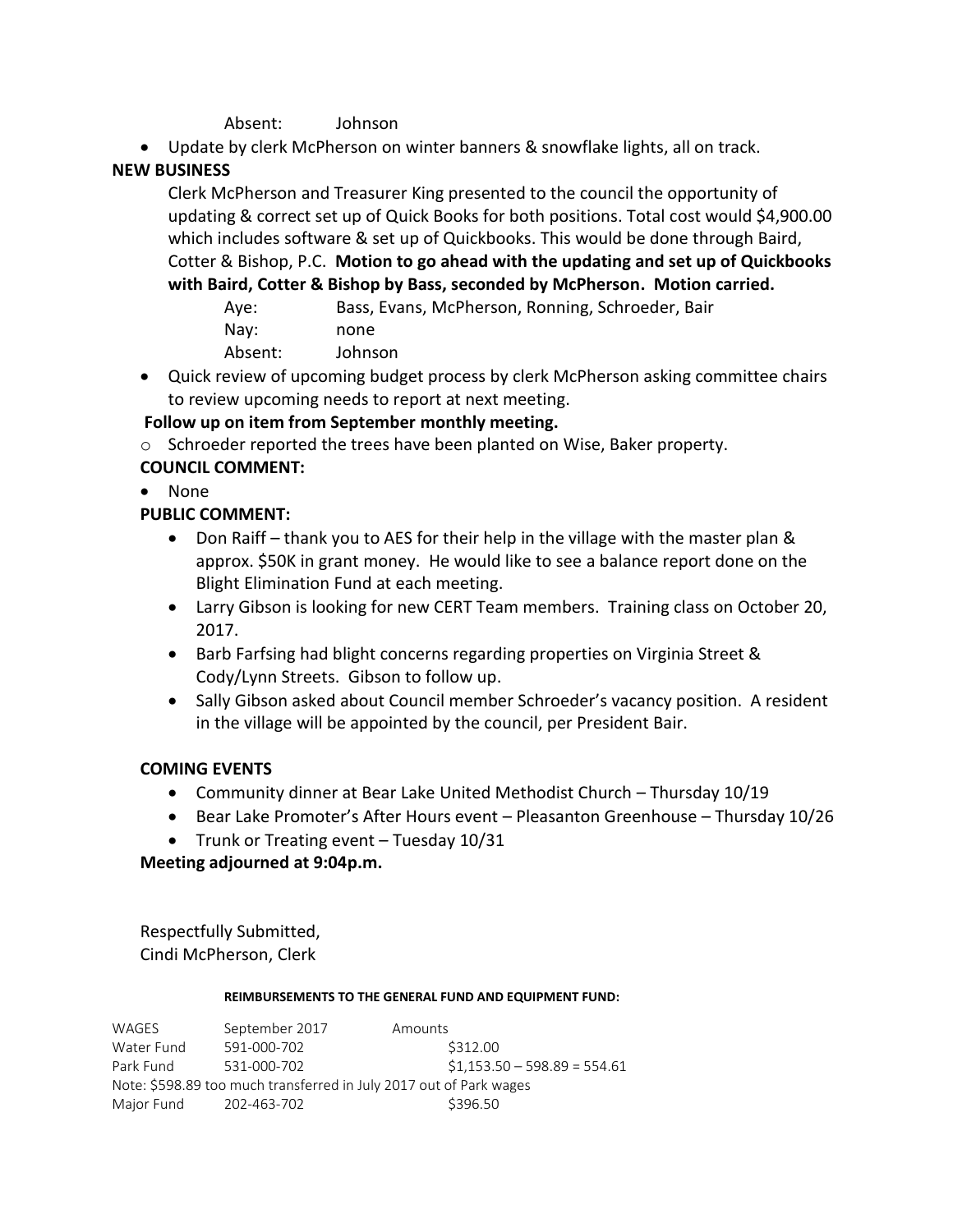| Minor Fund | 203-463-702 | \$279.00   |
|------------|-------------|------------|
| TOTAL      |             | \$1,542.51 |

| EQUIPMENT RENTAL |             | September 2017 Amounts |            |
|------------------|-------------|------------------------|------------|
| Water Fund       | 591-558-943 |                        | \$189.75   |
| Major Fund       | 202-463-943 |                        | \$712.00   |
| Minor Fund       | 203-463-943 |                        | \$356.00   |
| TOTAL            |             |                        | \$1,257.75 |

**Bills To Be Paid with addition October 18, 2017**

| Fund    | Payee                                                   | Amount   | <b>Account #</b>           | <b>Notes</b>                                         |
|---------|---------------------------------------------------------|----------|----------------------------|------------------------------------------------------|
| General | Young, Graham, Wendling PC                              | 200.00   | 101-265-801                | October phone retainer                               |
|         | Koorsen Fire & Security                                 | 69.20    | 101-265-930                | Fire extinguisher inspection                         |
|         |                                                         | 269.20   |                            |                                                      |
| Water   | Jackpine Business Center                                | 26.00    | 591-265-900                | Print & Pub                                          |
|         | <b>Staples More Account</b>                             | 953.95   | 591-558-727                | new computer & printer                               |
|         | <b>Northwoods Printers</b>                              | 491.98   | 591-558-727                | <b>Water Depart Invoices</b>                         |
|         | Mead & Hunt                                             | 144.00   | 591-558-801                | Sampling                                             |
|         | Young Graham & Wendling                                 | 847.00   | 591-558-801                | Water Well project                                   |
|         |                                                         | 2,462.93 |                            |                                                      |
| Park    | Northstar Automotive                                    | 171.40   | 531-000-775                | oil & parts - sm red truck - 1/3                     |
|         | <b>BL Ace Hardware</b>                                  | 25.57    | 531-000-775                | Rep & Maint                                          |
|         | Koorsen Fire & Security<br><b>Bear Lake Improvement</b> | 69.19    | 531-000-775                | Fire extinguisher inspection                         |
|         | <b>Board</b>                                            | 441.00   | 531-000-955                | treatment of Bear Lake                               |
|         | <b>West Coast Farm Services</b>                         | 62.50    | 531-000-775                | 1/3 of bill, serv to loader                          |
|         |                                                         | 769.66   |                            |                                                      |
| Major   | <b>West Coast Service</b><br><b>West Coast Service</b>  | 62.50    | 202-463-782<br>202-265-775 | 1/3 of bill, serv to loader<br>Repairs to dump truck |